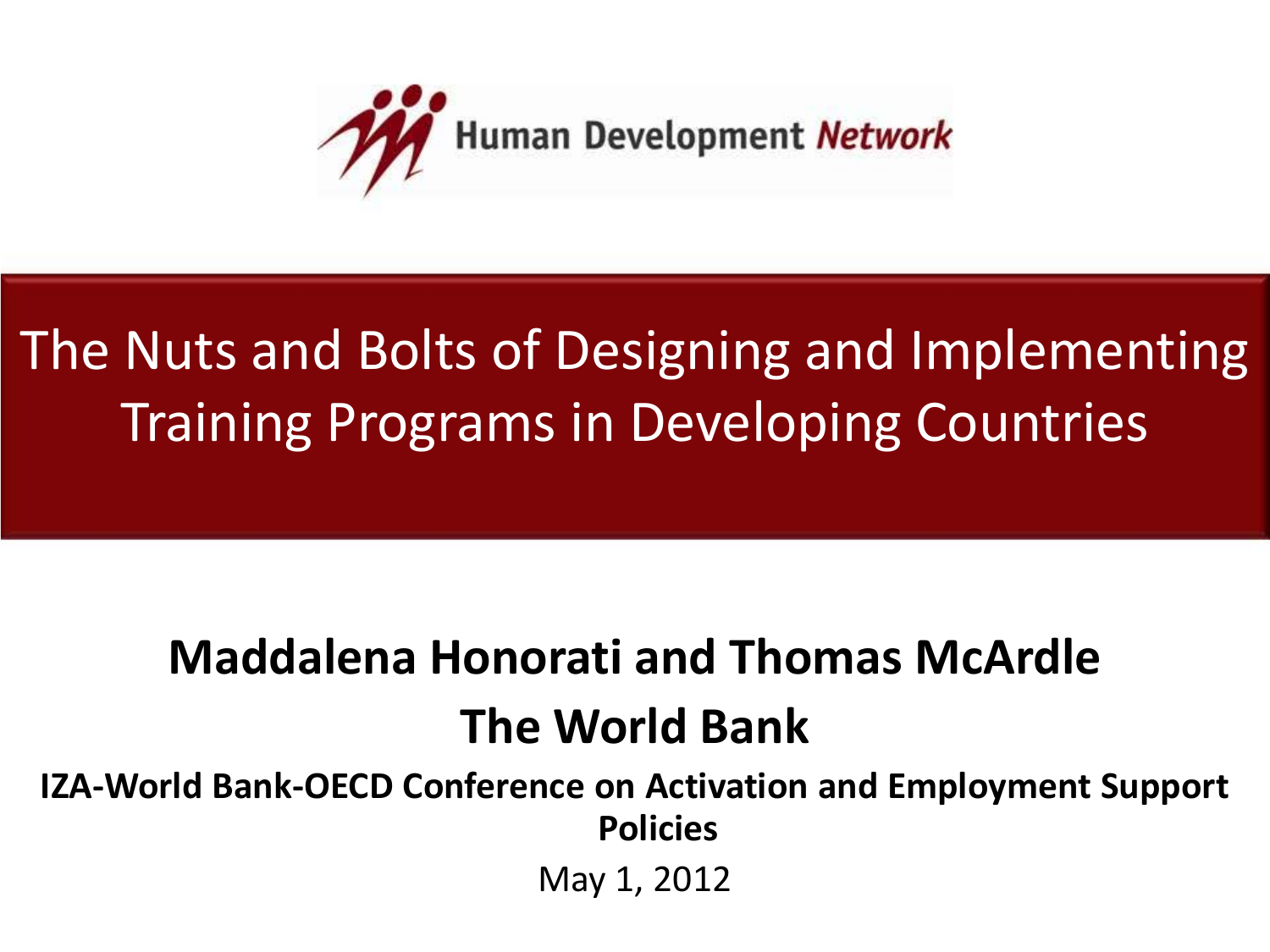

#### **Objective**

- Document key factors of success in program design and implementation
	- Which are the design and implementation features of training programs that work best −generating gains for participants that are large enough to justify their costs?
	- And which are less successful?
- The ultimate goal is to inform new program design and guide practitioners setting up their interventions.
	- A practical, orderly, hands-on guide to the elements of program design and implementation
	- With examples from projects around the world
	- Aimed somewhat more at practitioners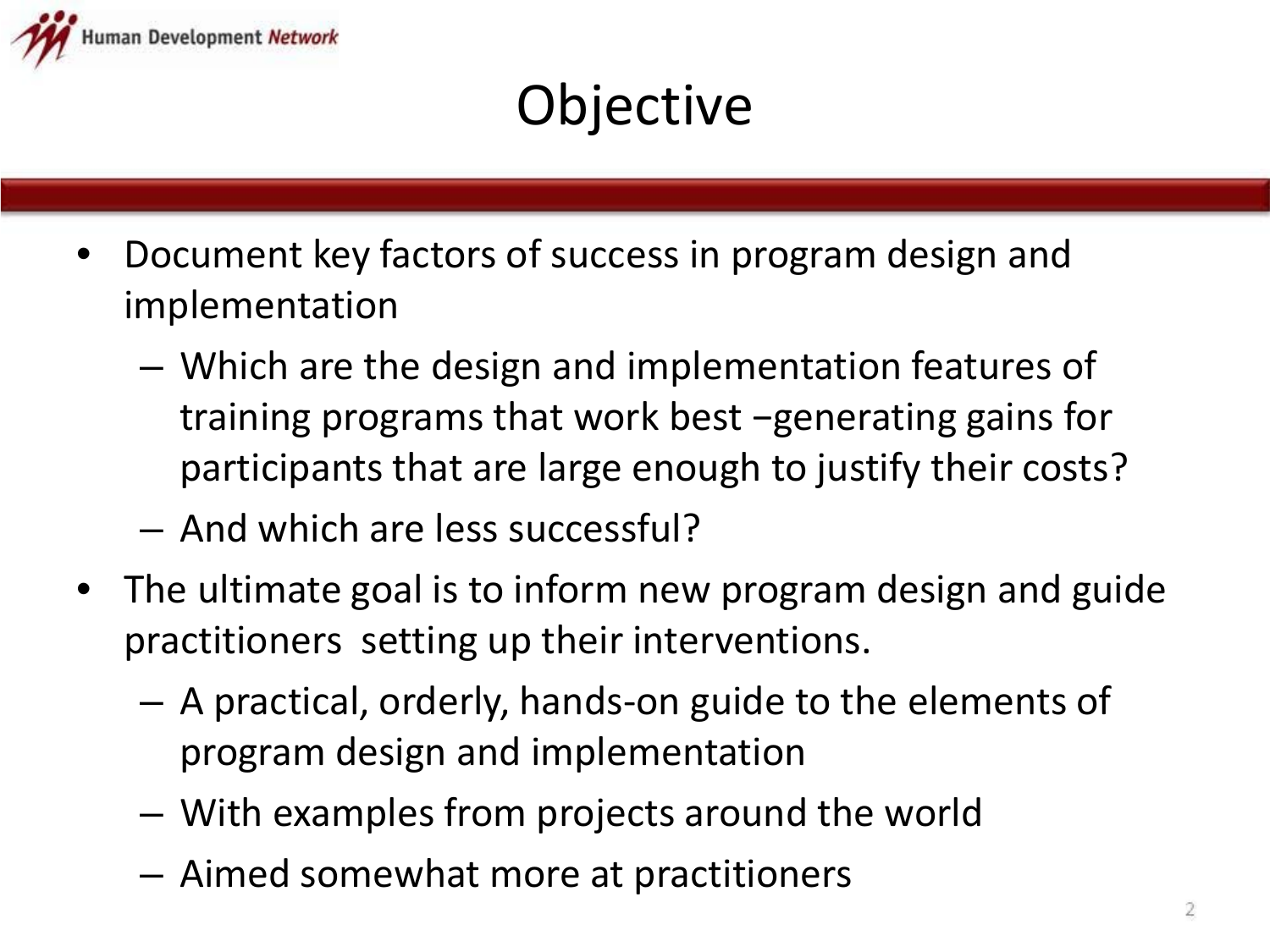

#### Context and Rationale to training provision

- Training programs are potential solutions to the problem of lack of job-relevant skill (technical, cognitive, non-cognitive)
	- …the "right" skills for jobs, which are the ones demanded by employers
	- rationale for Government involvement
- Four trends that have greatly influenced the design and implementation of training programs:
	- Demand-led training
	- Lifelong Learning paradigm
	- Competency-based training
	- Emergence of National Qualification Frameworks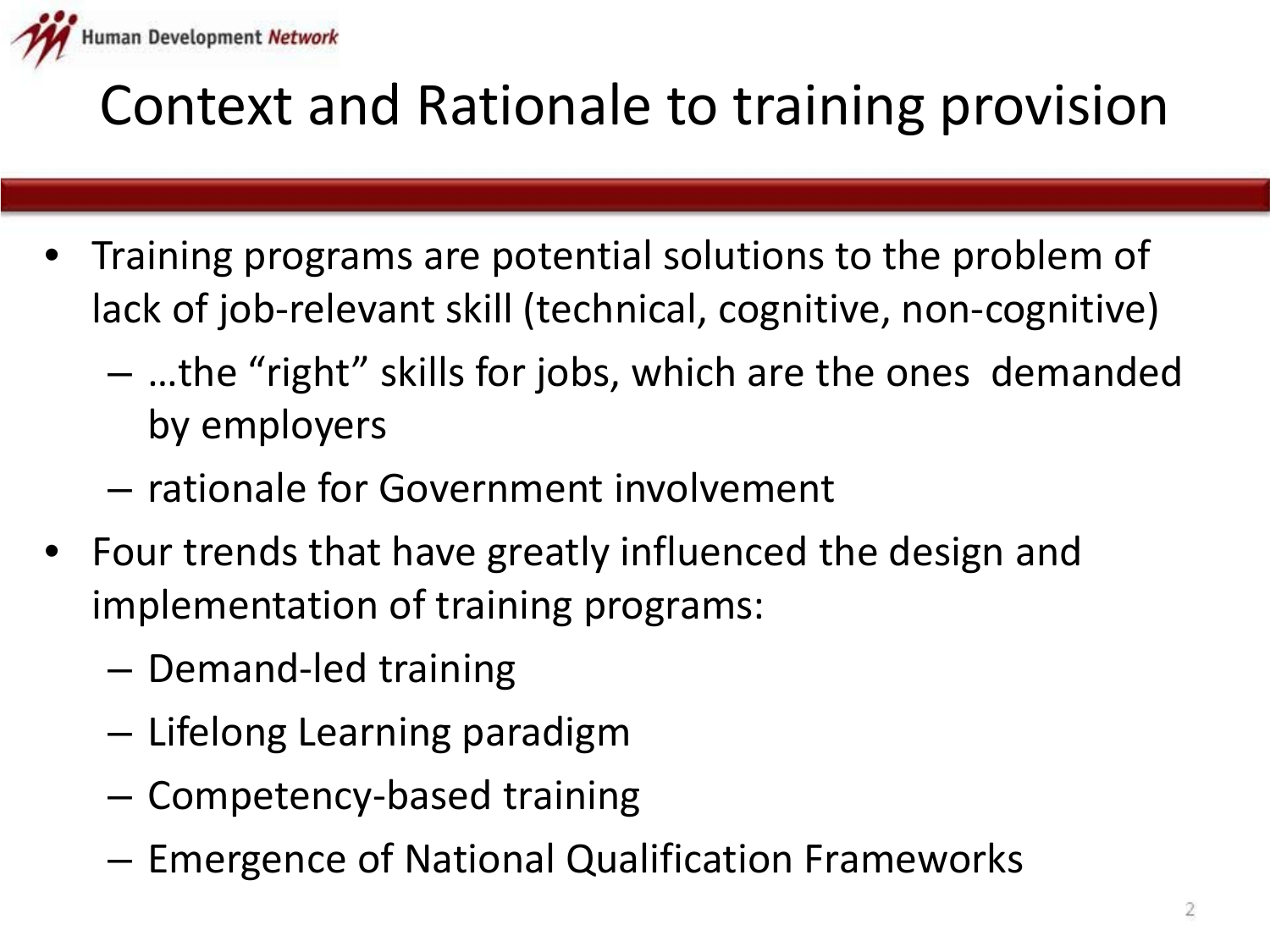

#### **Overview**

- Scope of training programs and target groups
- What do we know from existing evidence?
- How To Design a Training Program?
	- Identifying target groups
	- Select the type of training and delivery modality
	- Qualification of service providers
	- Assessment of learning
- Implementation Challenges
	- Recruitment and beneficiary selection
	- Selection of providers
	- Implementation arrangements for program sustainability, governance
	- Support services to training programs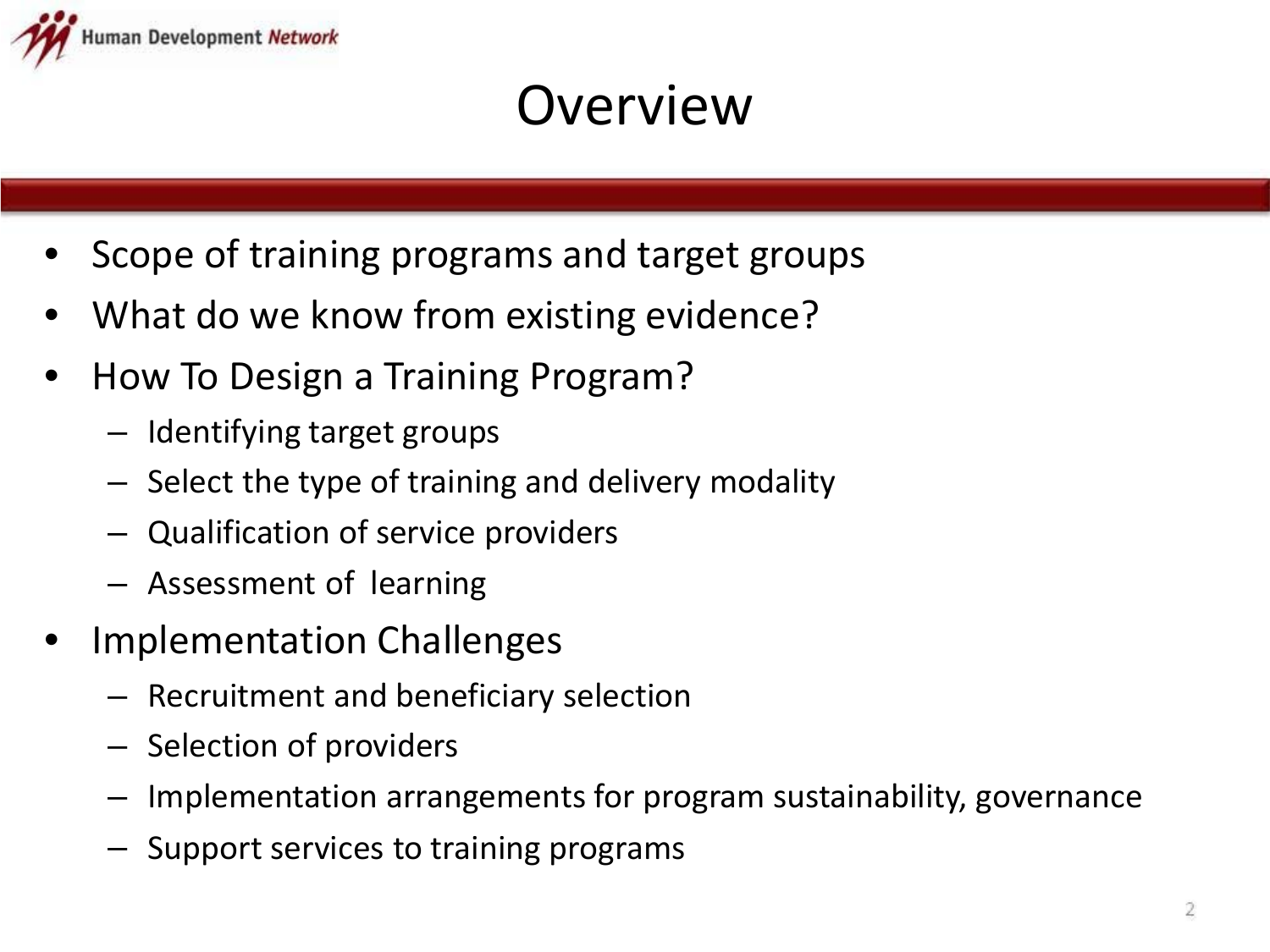

#### Scope of training programs

#### • **Publicly-supported** programs

- direct provision (through public training institutes)
- financial support (funding training costs and subsidizing trainees)
- Targeted to **vulnerable people**
- **Short** in duration (6 months, maximum a year)
- **Voluntary** in nature
- Programs that address lack of:
	- **1. Basic skills** (literacy and numeracy)
	- **2. Vocational and technical skills**
	- **3. Life skills**
	- **4. Basic job readiness skills**
	- **5. Entrepreneurial skills**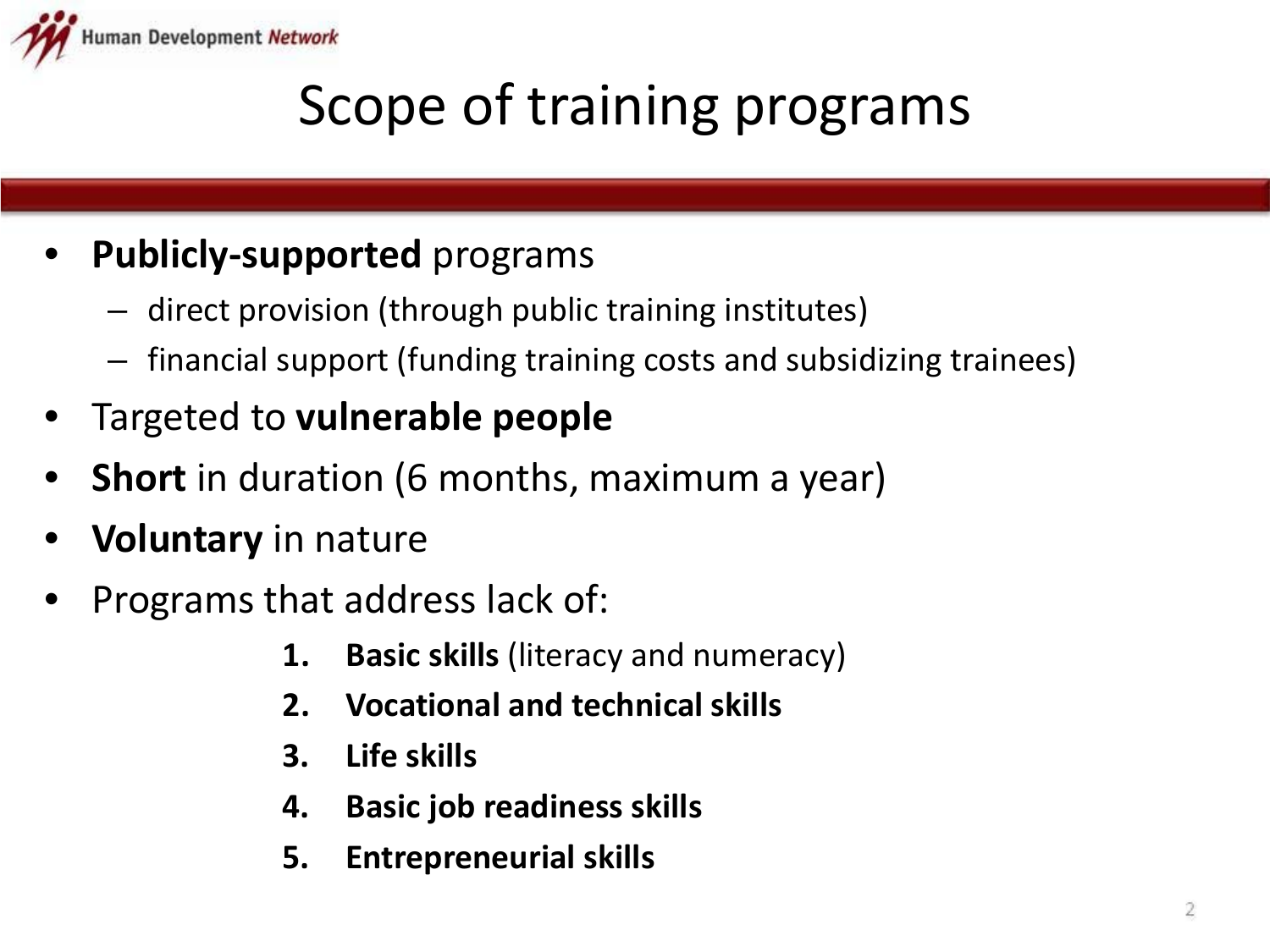

## What do we know from existing evidence?

- Second chance programs are more successful when they provide some **certification**
- Success of vocational and technical training programs is deeply related with the content of the skills provided (**demand-driven design**) and with **on-the job** training
	- Complementing trainings with a personalized counseling and customized job search assistance is also associated with higher program performance.
- Anecdotal evidence from employers surveys around the world suggest that **life skills** are of increasing importance to how a person is viewed by employers
- Training programs supporting **entrepreneurship** show different results depending on target population groups (positive on business creation and knowledge, mixed on profits, income of existing entrepreneurs)
- Generally, **cost-effectiveness** still remains to be tested.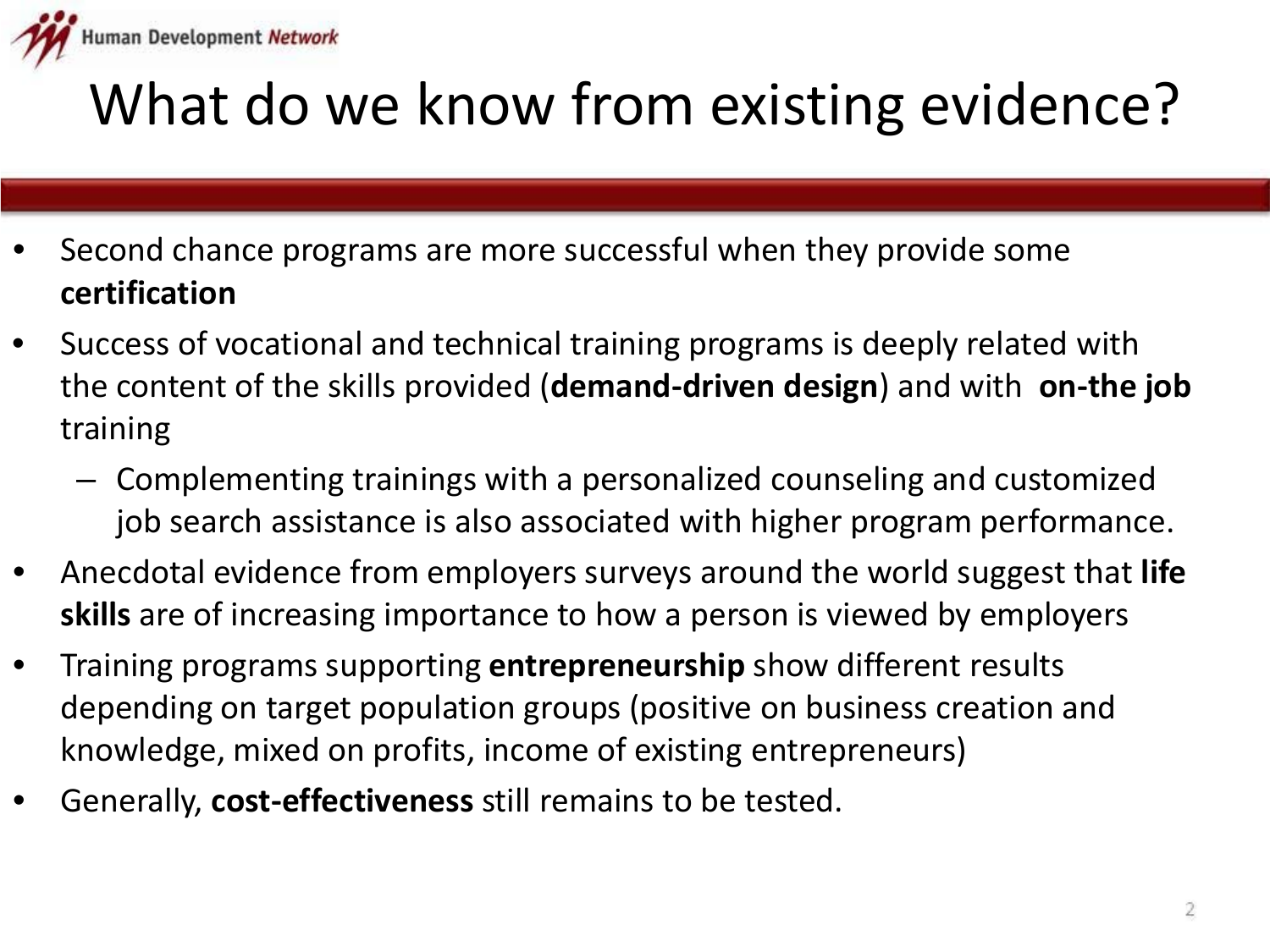

#### **Program Design**

- Identifying and Profiling Beneficiaries
- Selecting the type of Training Programs
- **Training Delivery Modalities**
- Training Plans
- Training Program Duration
- Qualification of service providers and quality assurance of training
- Assessment of Learning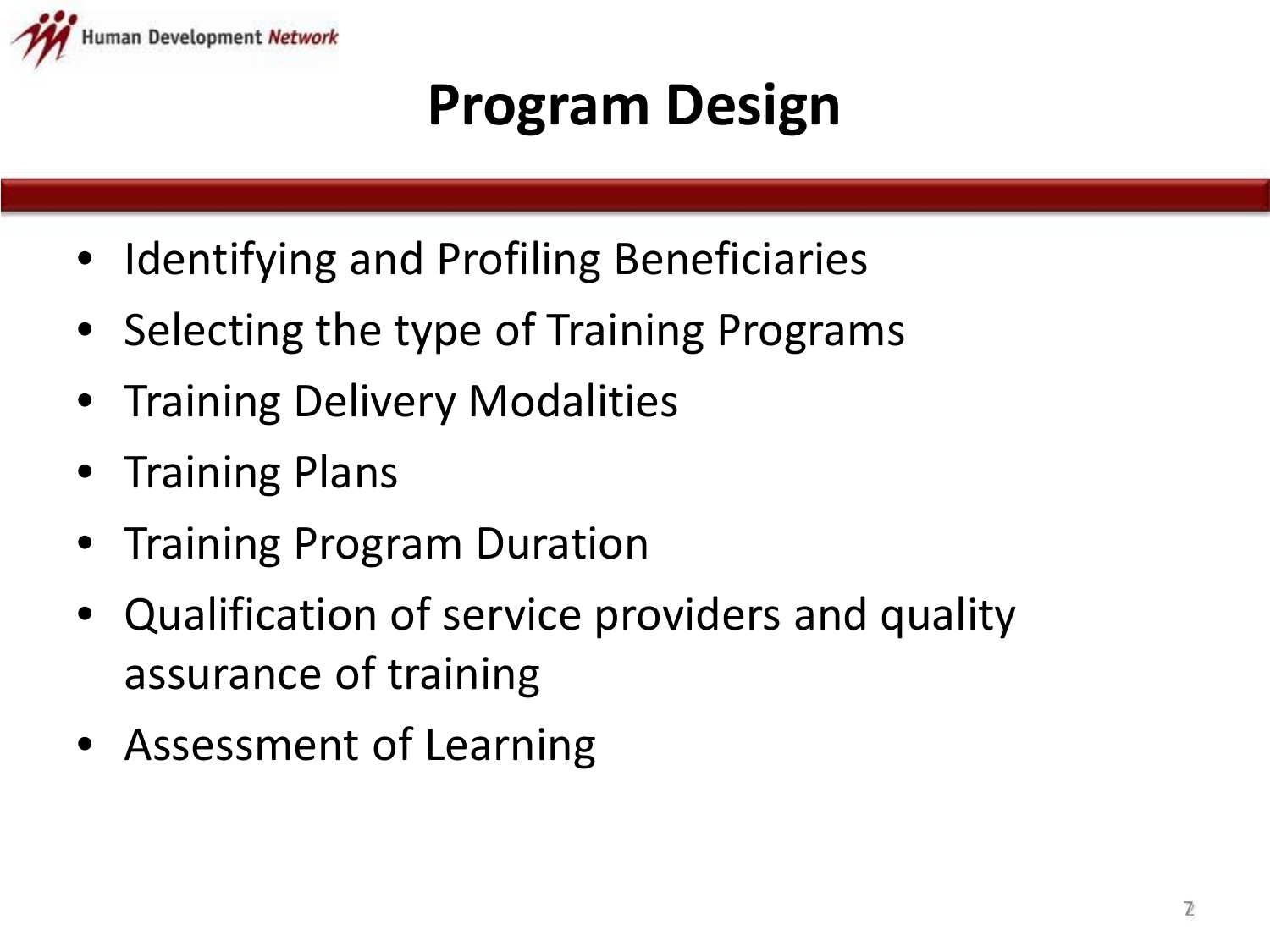

## **Identifying Beneficiaries**

- **Disadvantaged youth, including school dropouts and graduates who have difficulty entering the labor market (***Jovenes***)**
- **The long term unemployed**
- **Vulnerable women and single parent females (AGI)**
- **The Poor (including social assistance beneficiaries) (Nicaragua)**
- **Workers in the informal sector (Sri Lanka)**
- **Displaced workers (Serbia)**
- **Mass lay-off workers (Romania)**
- **Street & working children, orphans, neglected children (Yemen)**
- **Prisoners & offenders leaving the correctional system (Morocco)**
- **Conflict Affected People (Sierra Leone)**
- **Migrant Workers (China)**
- **People with disabilities (Turkey)**
- **Minority groups**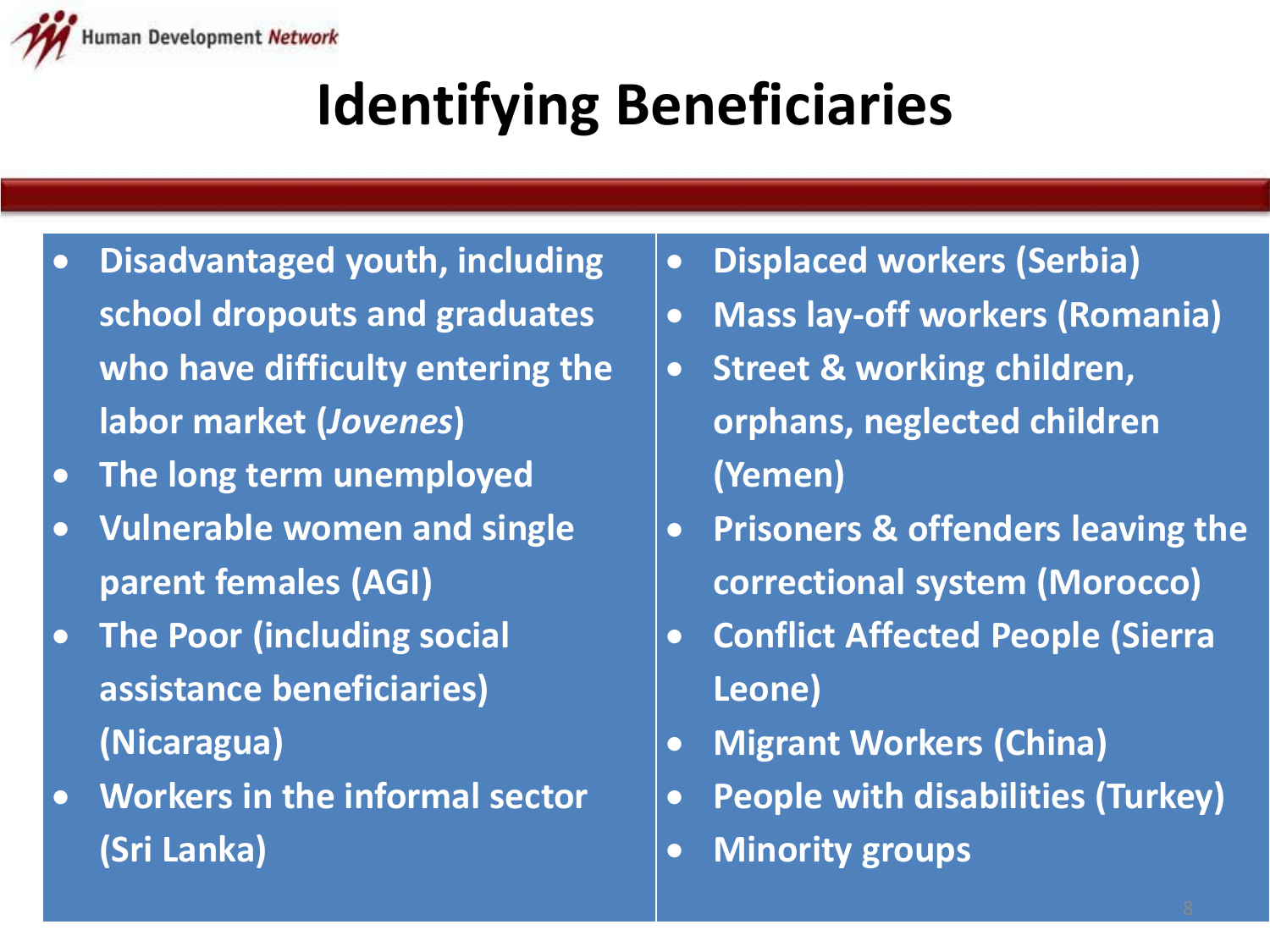

## **Identifying Beneficiaries**

- Emerges from a social context-a problem
- Eligibility criteria define the target group:
	- Employments status, age, gender, education, income, previous training, geographic location or social group
- Define advocacy, quotas
- Use of Registries: social assistance, UI registry, poverty maps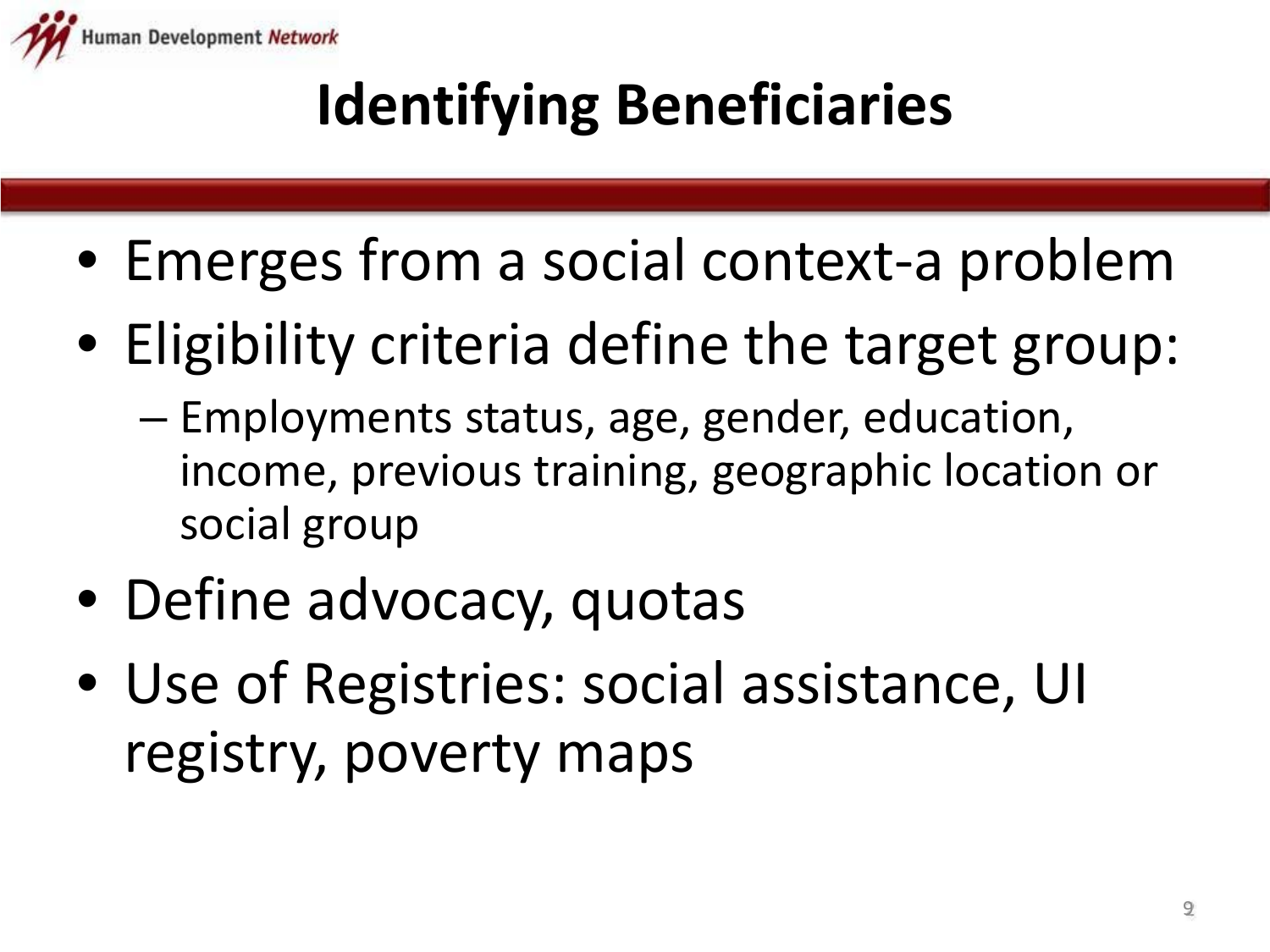

## **Profiling Beneficiaries**

- Identifying the type of skills constraints
- Identifying special support services:
	- Job preparation and job placement counseling
	- Appropriate orientation in terms of realistic job opportunities and requirements
	- Provision of specialized services: stipend support, access to child care, and transportation assistance, assistance to disability learning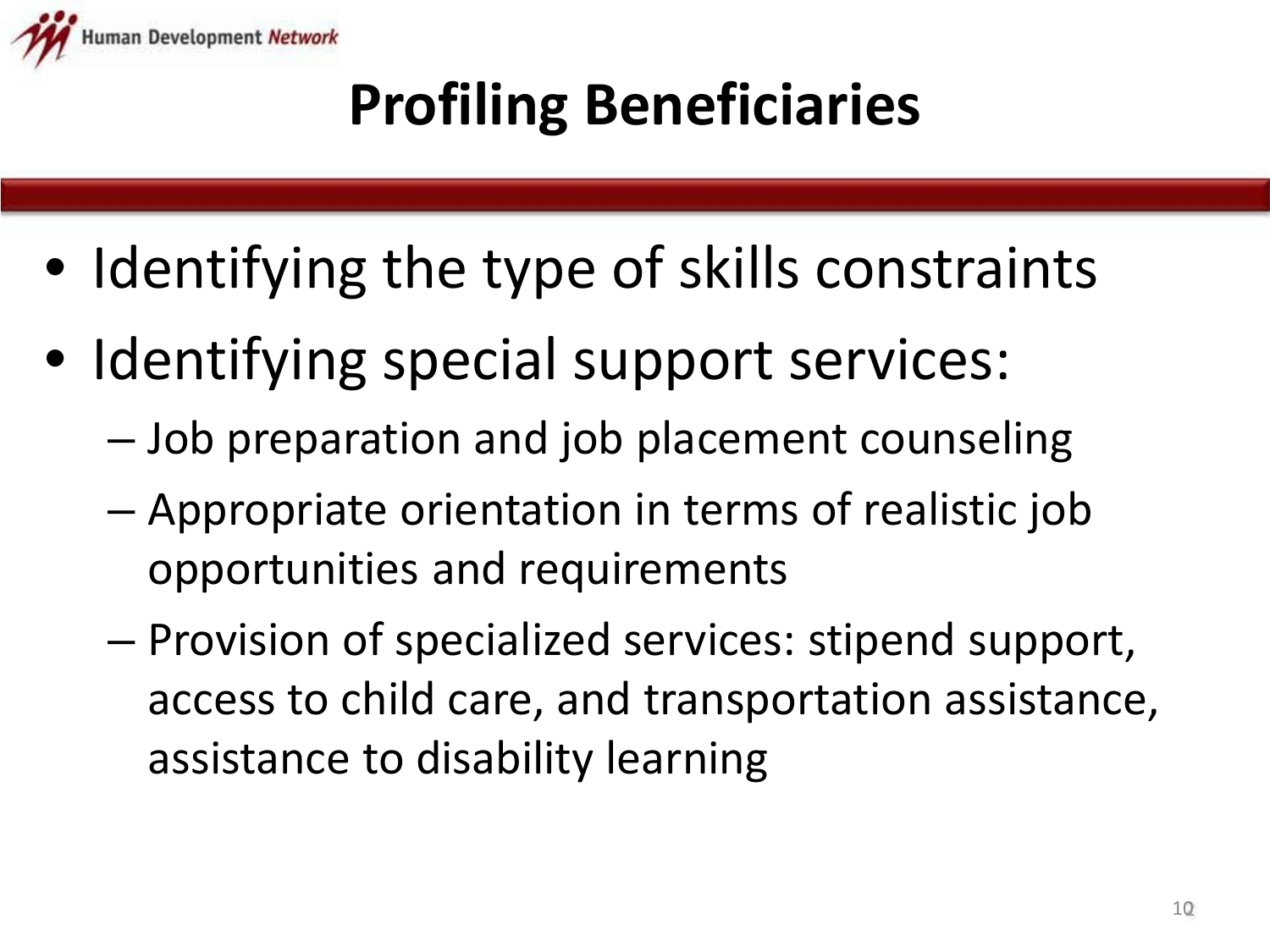

## **Training Programs' Typology**

| <b>Constraints</b>                         | <b>Type of Training</b>           |
|--------------------------------------------|-----------------------------------|
| <b>Insufficient basic cognitive skills</b> | Literacy and numeracy,            |
|                                            | "second chance" training          |
| Lack of job-specific skills, technical     | <b>Technical &amp; Vocational</b> |
| skills mismatch                            |                                   |
| Lack of behavioral skills relevant for     | Life Skills                       |
| jobs                                       |                                   |
| <b>Job searching strategies and</b>        | Basic job readiness skills, ICT   |
| techniques                                 |                                   |
| <b>Insufficient entrepreneurial skills</b> | Entrepreneurial                   |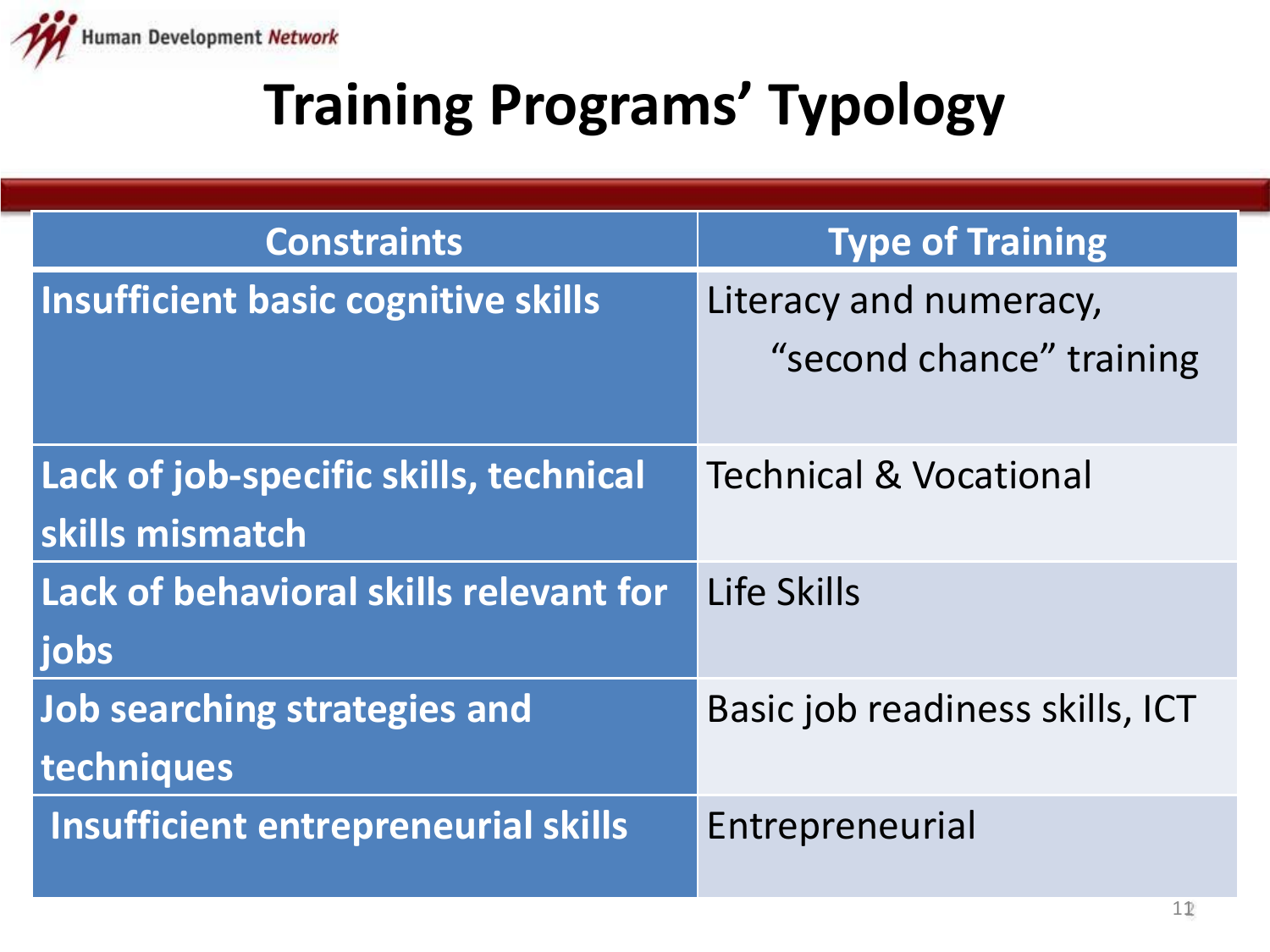

#### **Training Delivery Modalities**

- •On-the-Job only
	- –Apprenticeship
	- –Work Experience
- •Institution-based only

•Comprehensive: Institution based + On the job internship training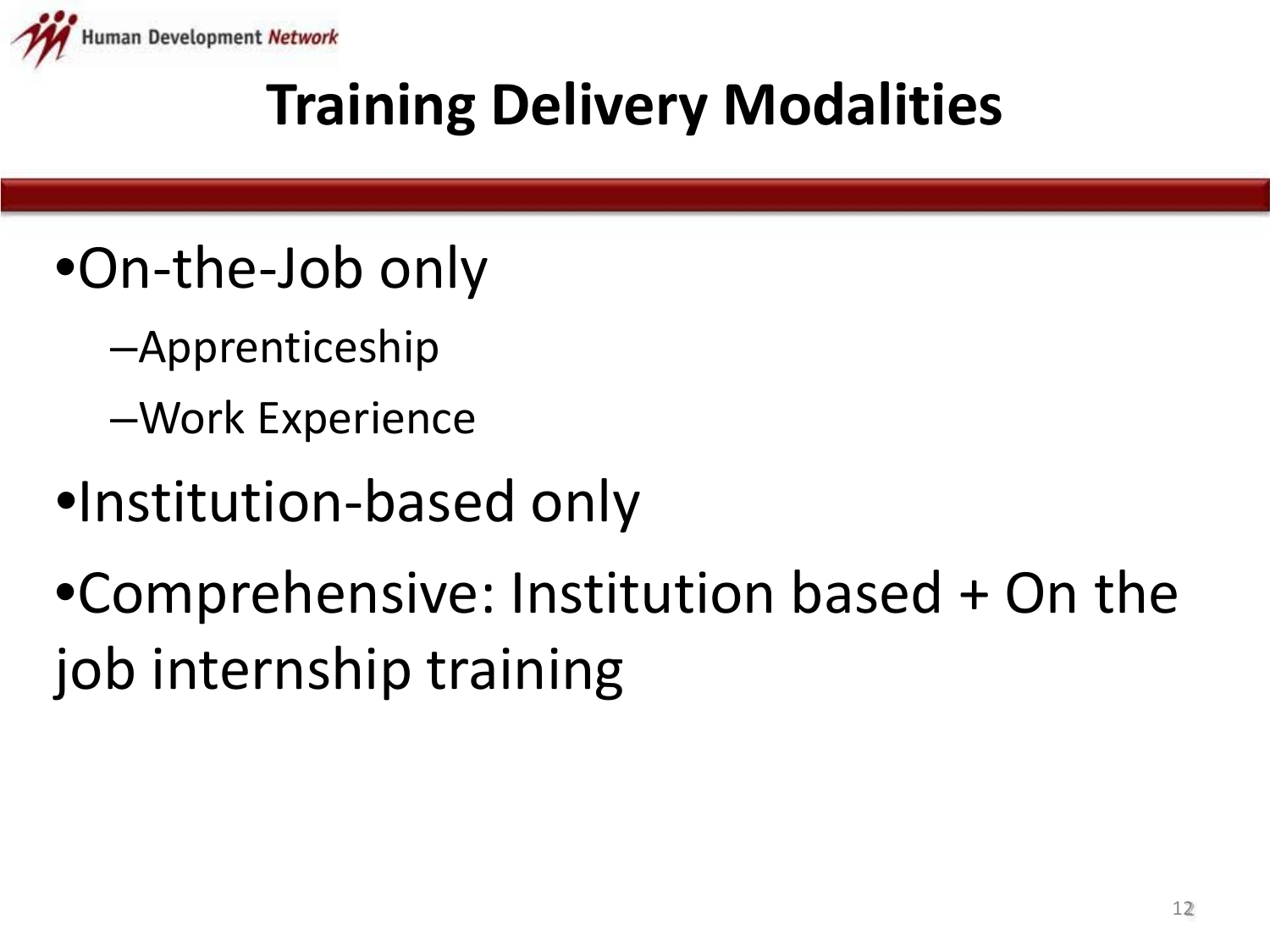

## **Selecting the type of training program**

- •Address target group skills needs
- •Relevance to the local labor market structure (demand led training)
	- –What industries and job categories are growing? How much do these jobs pay? Opportunities for entry-level entrepreneurship?
- •Type of outcome desired (wage employment , self-employment)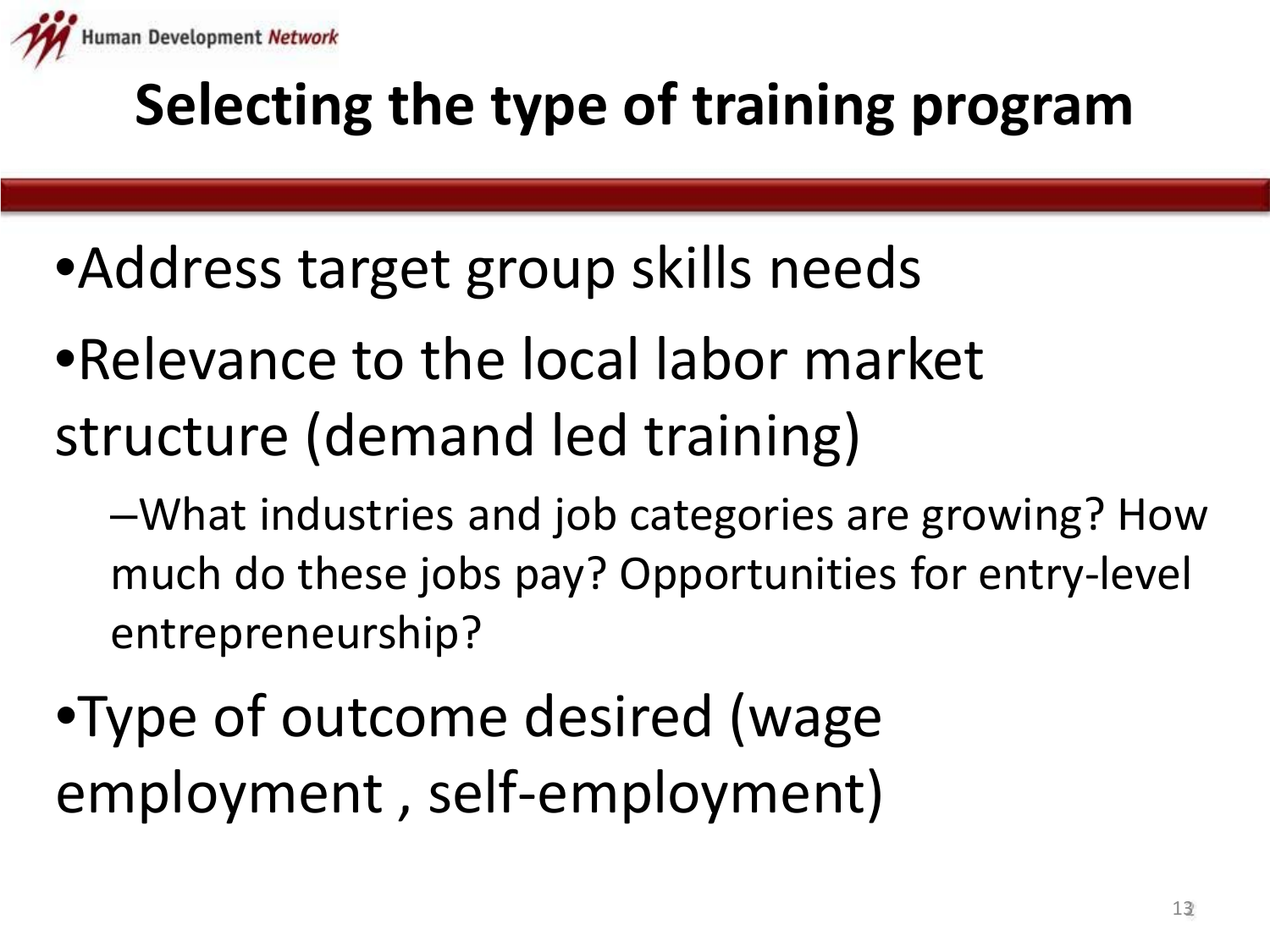

### Adjust design to country institutional capacity

- Type of training providers: existing gov. institutions, NGOs and private providers, skilled master crafts persons
- Assessment of public institutional capacity and national training system
	- Does a National Qualification Framework exist?
	- Qualification of Training Providers & QA of Training: pre-qualification vs. rigorous approval
	- Is a national certification system in place? Are assessors available?
	- Is there a market for private training providers?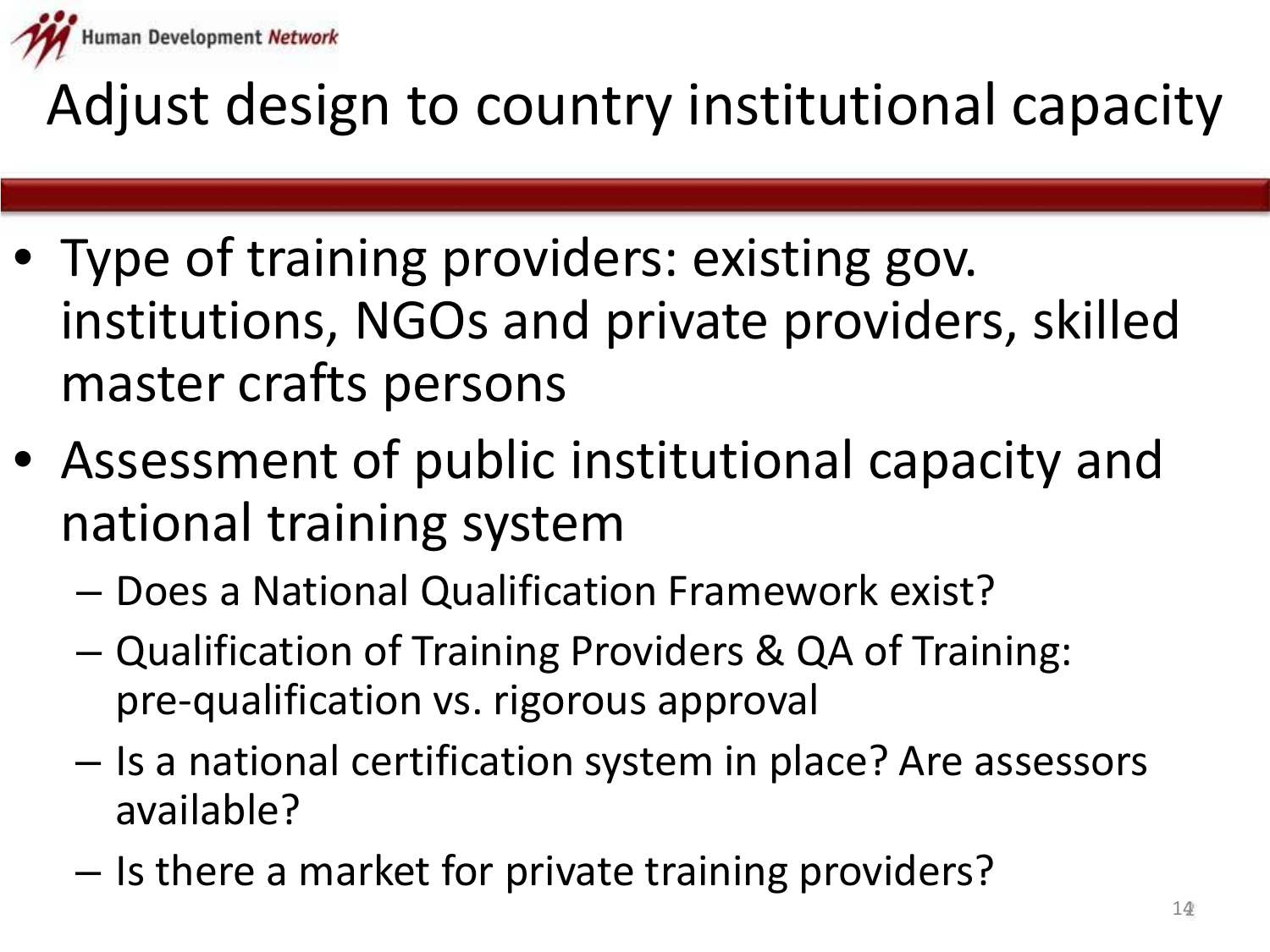

- *Marketing a new program*
- *Recruitment process and beneficiaries selection*
- *Enrolment, Registration and Orientation*
- *Selection of training providers*
- *Conducting a training program*
- *Curricula & Training Materials*
- *Support Services to Training Programs*
- *Implementation Arrangements*
- *Institutional arrangements, partners, sustainability and scalability*
- *Governance*
- *Incentives for stakeholders*
- *Payment and compensation*
- *Complaint mechanisms*
- *Costs and Financing*
- *Monitoring & Evaluation (M&E)*
- *What Goes Wrong / Main implementation challenges*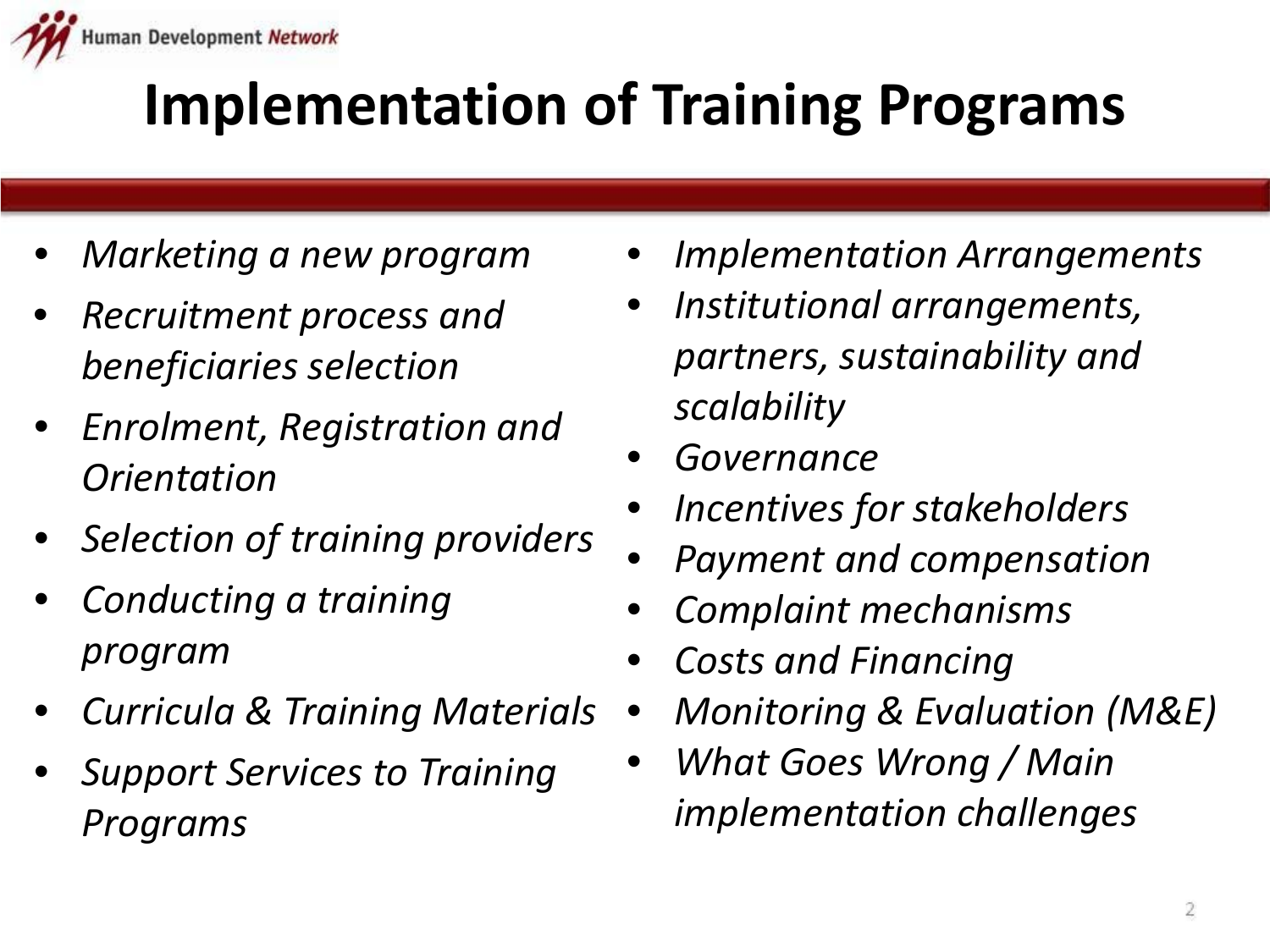

- Recruitment & Selection:
	- Committees, Random selection, "Creaming" (even of the disadvantaged)
	- Transparency
	- Ensuring Inclusion: quotas, incentives, proportional selection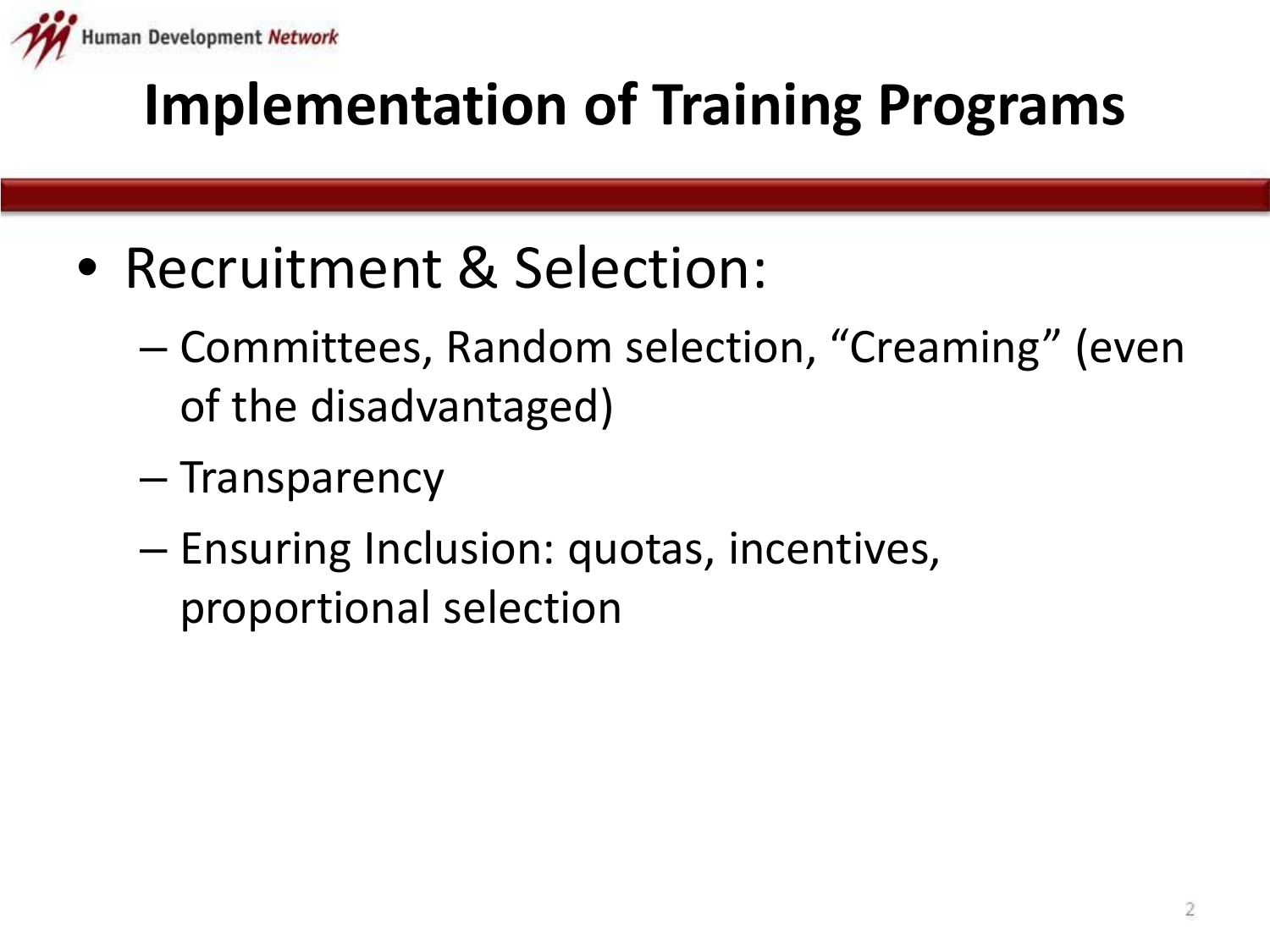

- Selection of training providers
	- Competitive procurement: evaluation criteria, bids, selection process, contracts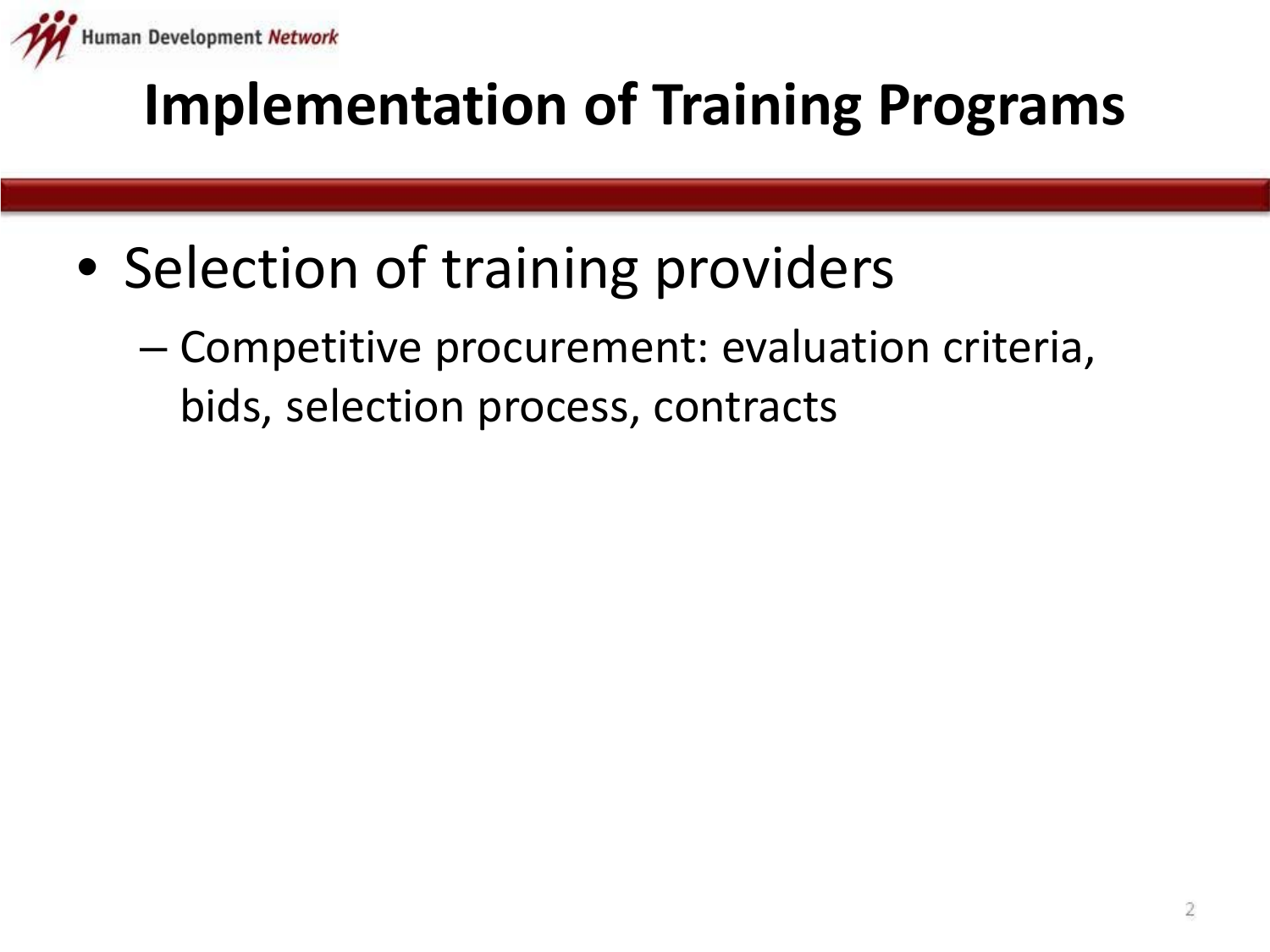

#### Support services

- Counseling, Job fairs, orientation
- Job Preparation & Job Placement
- Mentoring
- Services for self-employment, access to startup capital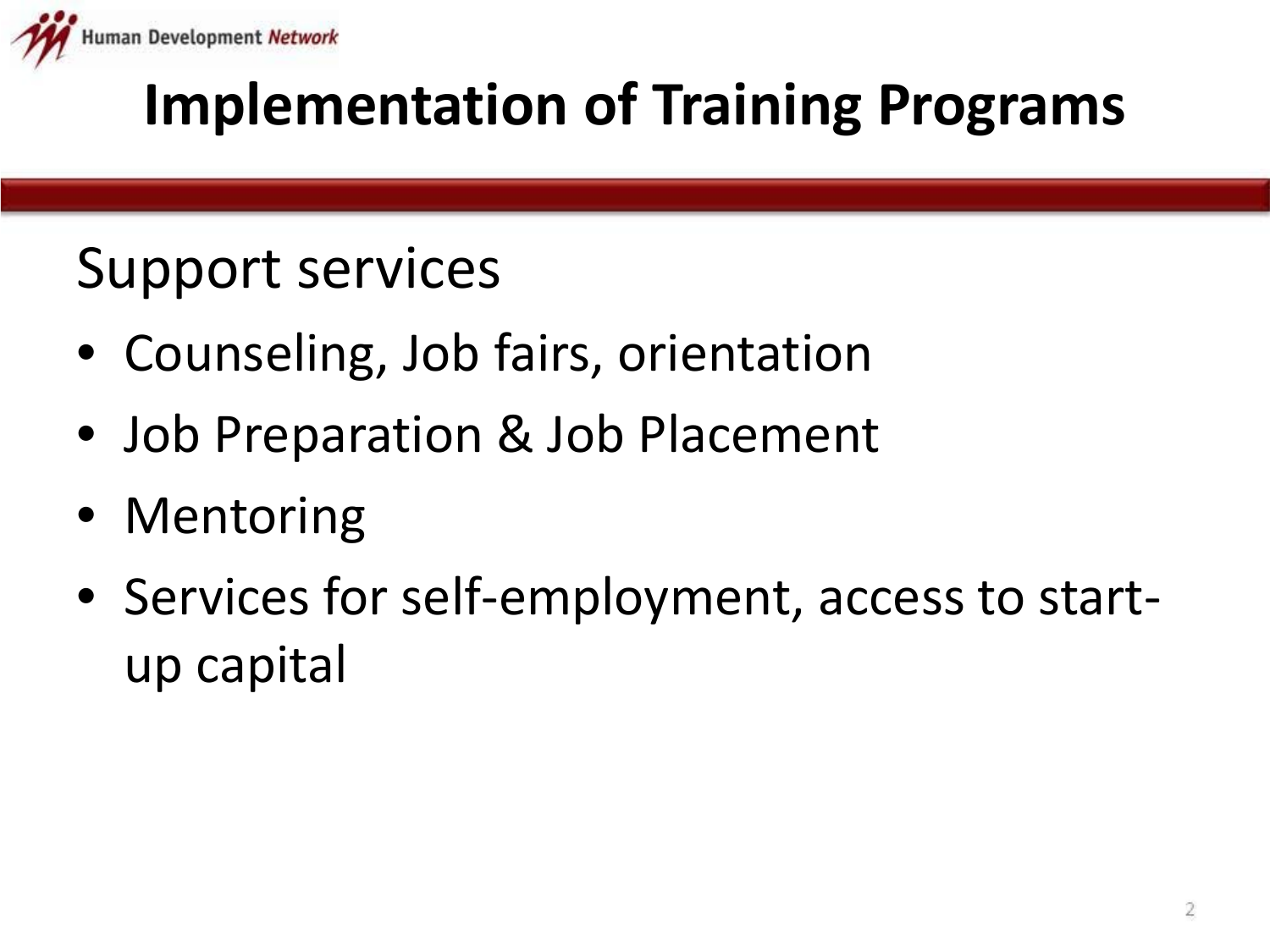

#### **Implementation Arrangements**

Configuration of implementing actors:

- Implementing agency (government agency, NGO)- Admin., M&E, financial management
- Governance bodies (training councils, Ministries…, NTAs)
- Training providers (Private, public)
- **Employers**
- Sometimes competing/cooperating/ complementary government agencies (Education for Employment-MENA, Grenada) for sustainability & scalability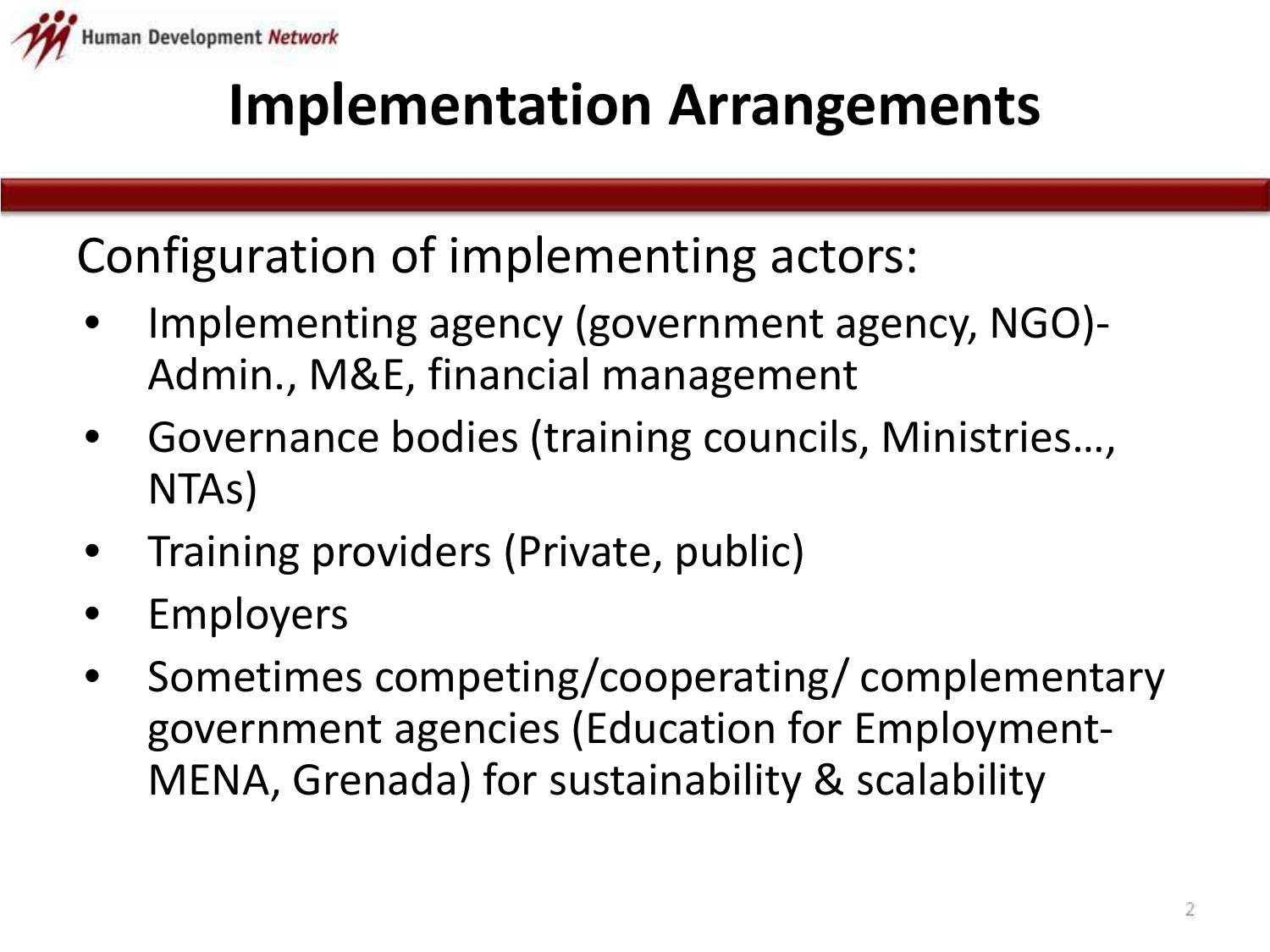

#### **Governance & Incentives to program stakeholders**

#### **Firms**: Reducing costs of involvement-tools, supplies, TNA & Planning, Mentorship training

**Training Providers**: performance based contracts: milestones, per-individual certified / placed, complementary services **Beneficiaries:** Daily stipends, (banking, cell phone credits)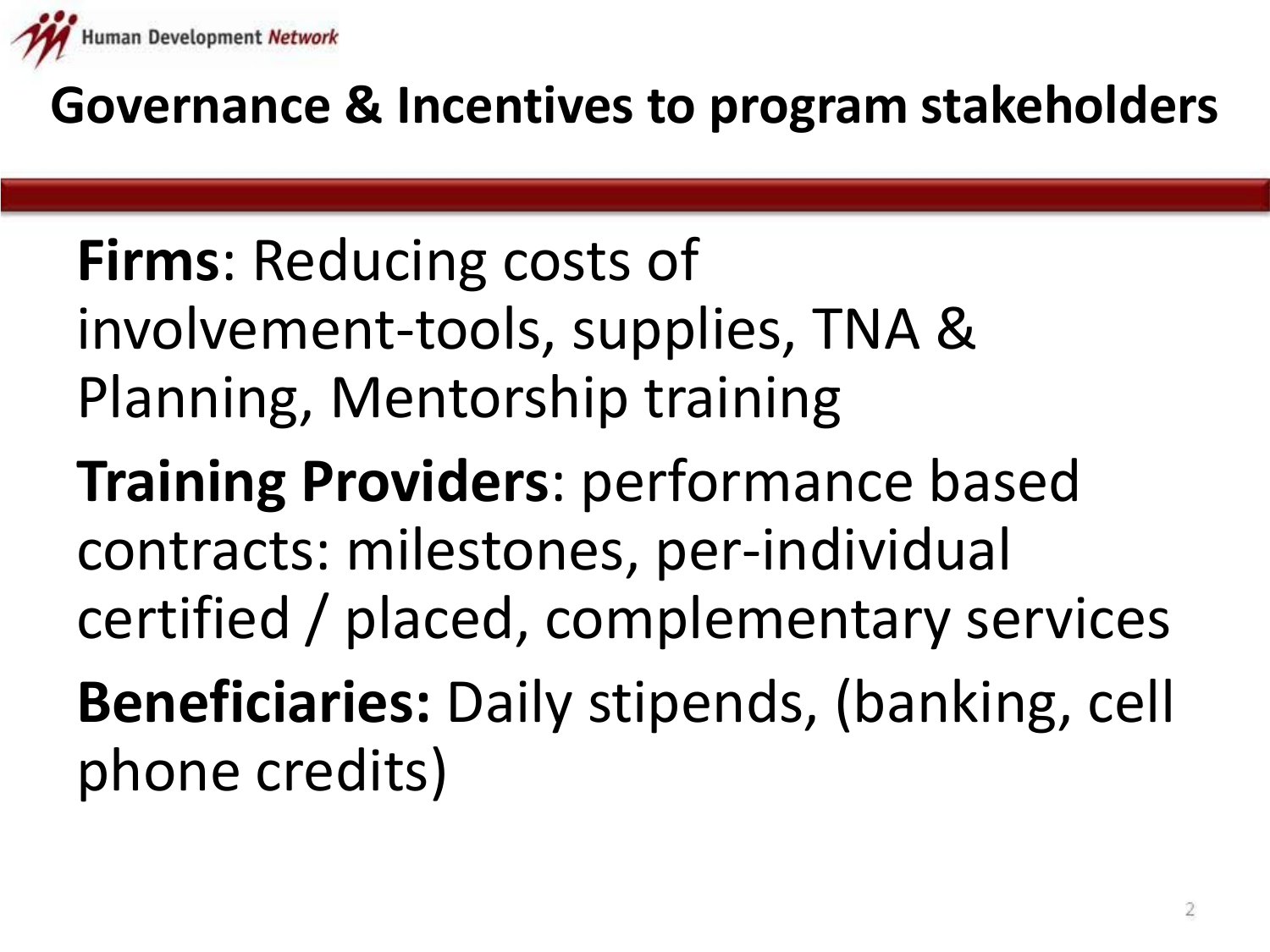

#### **Payment Arrangements**

## **Pay Training Providers**-pay for performance, milestone payments and per individual

**Vouchers**- Given to beneficiaries, introduces a new competitive element (Kenya)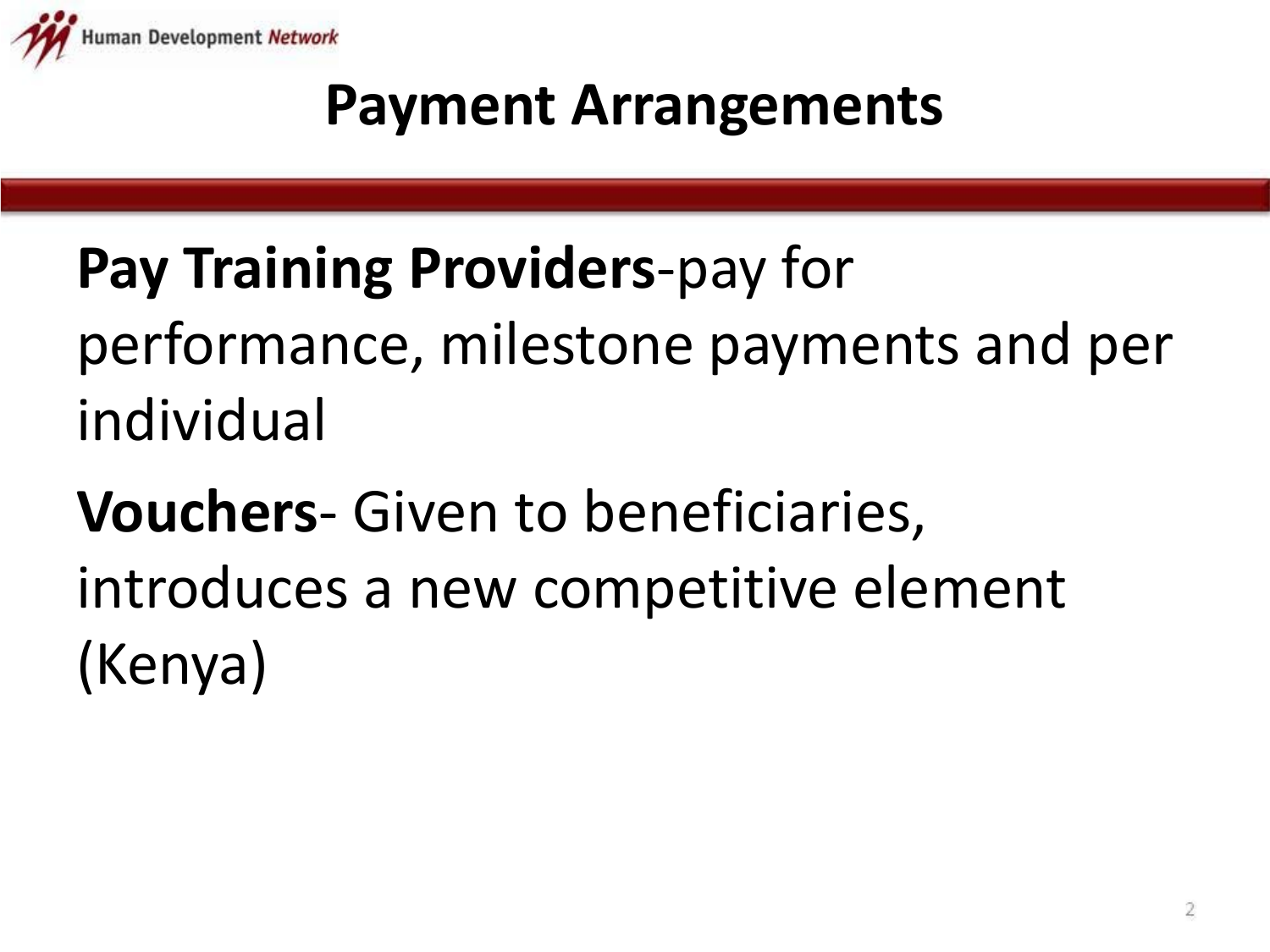

#### **M&E**

## M&E, MIS, Results framework-Example-Turkey, ISKUR

Established MIS made more user friendly, scaled up to perform better for reporting, comparing courses & regions, performance management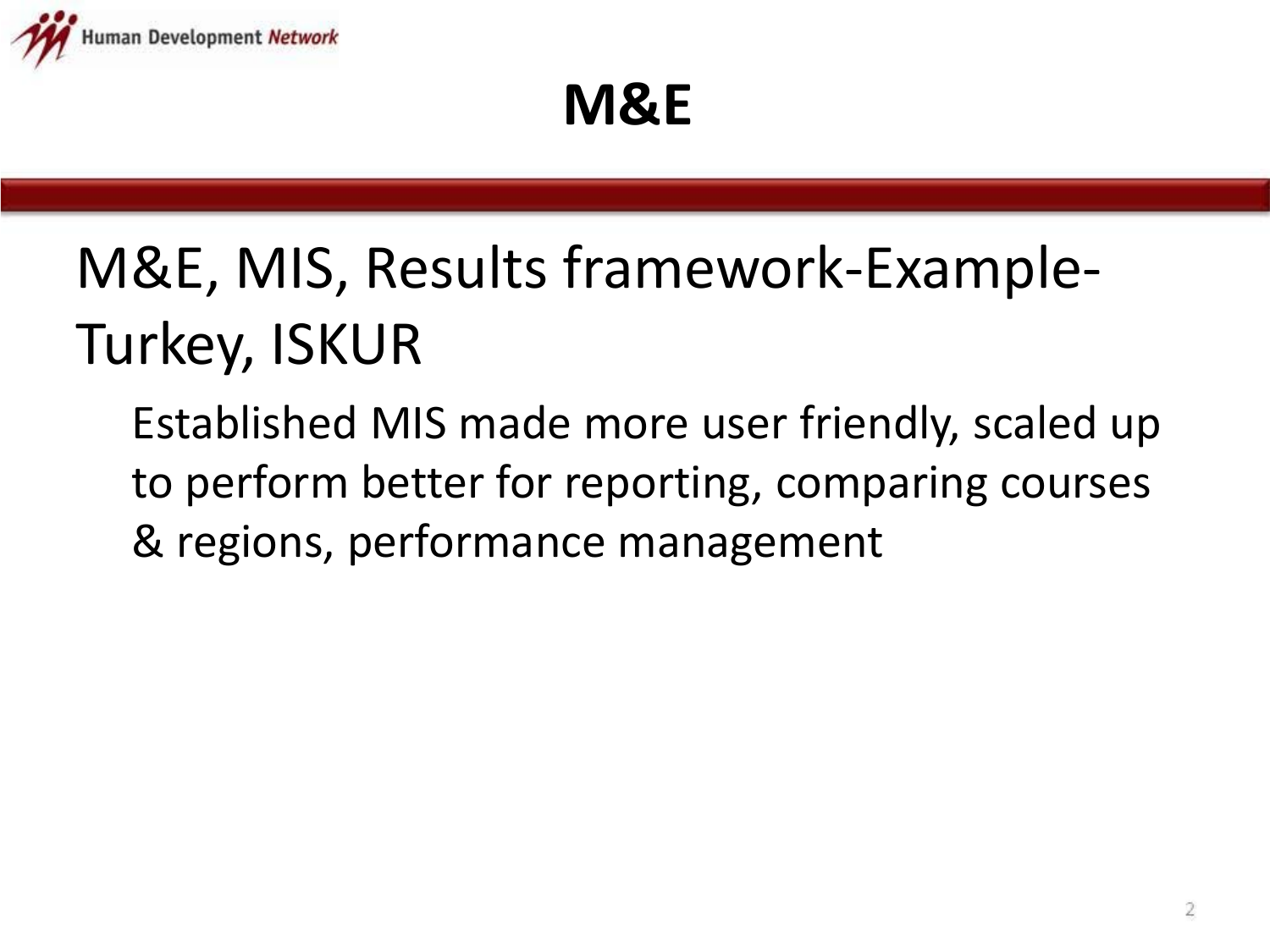

# **Human Development Network**<br> **What Goes Wrong in Implementing a Training Program?**

- Not sufficiently involving employers, not listening to what employers say, and responding to employers' needs too slowly
- Too little emphasis on job placement
- Choosing the wrong skill areas (LMI)
- High drop out rate
	- Inadequate stipends
	- Selecting applicants not ready to benefit, or placed in a skill area that does not actually interest them
- Coordination among agencies/partners, wrong arrangements
- Communication issues among stakeholders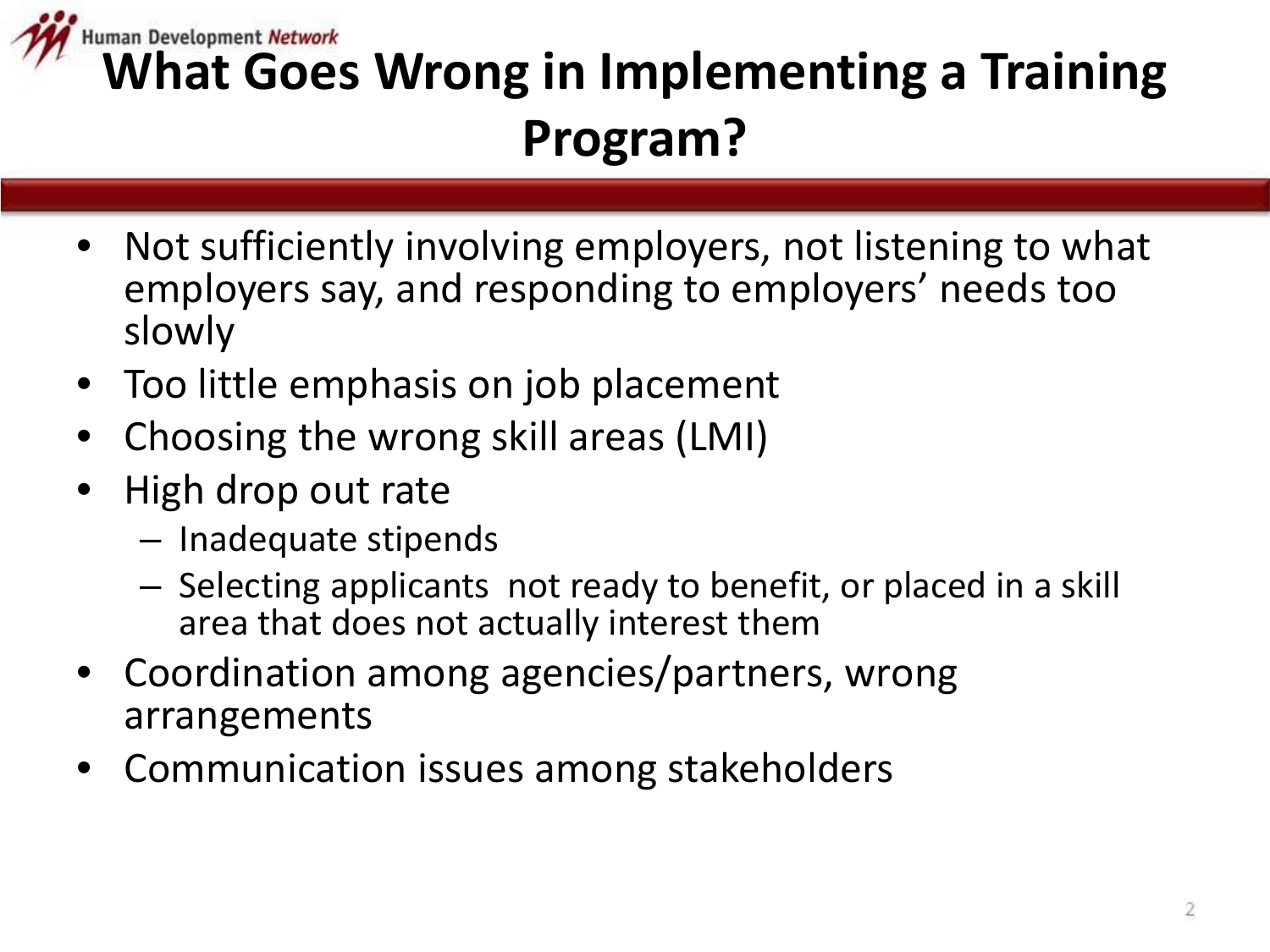

# **Human Development Network**<br> **What Goes Wrong in Implementing a Training Program?**

- Too few or too many applicants
- Difficulties finding the right instructors
- Delays in paying stipends to learners and making payments to providers
- Difficulties recruiting employers and especially the more desirable employers
- Not having the certification procedures and arrangements in place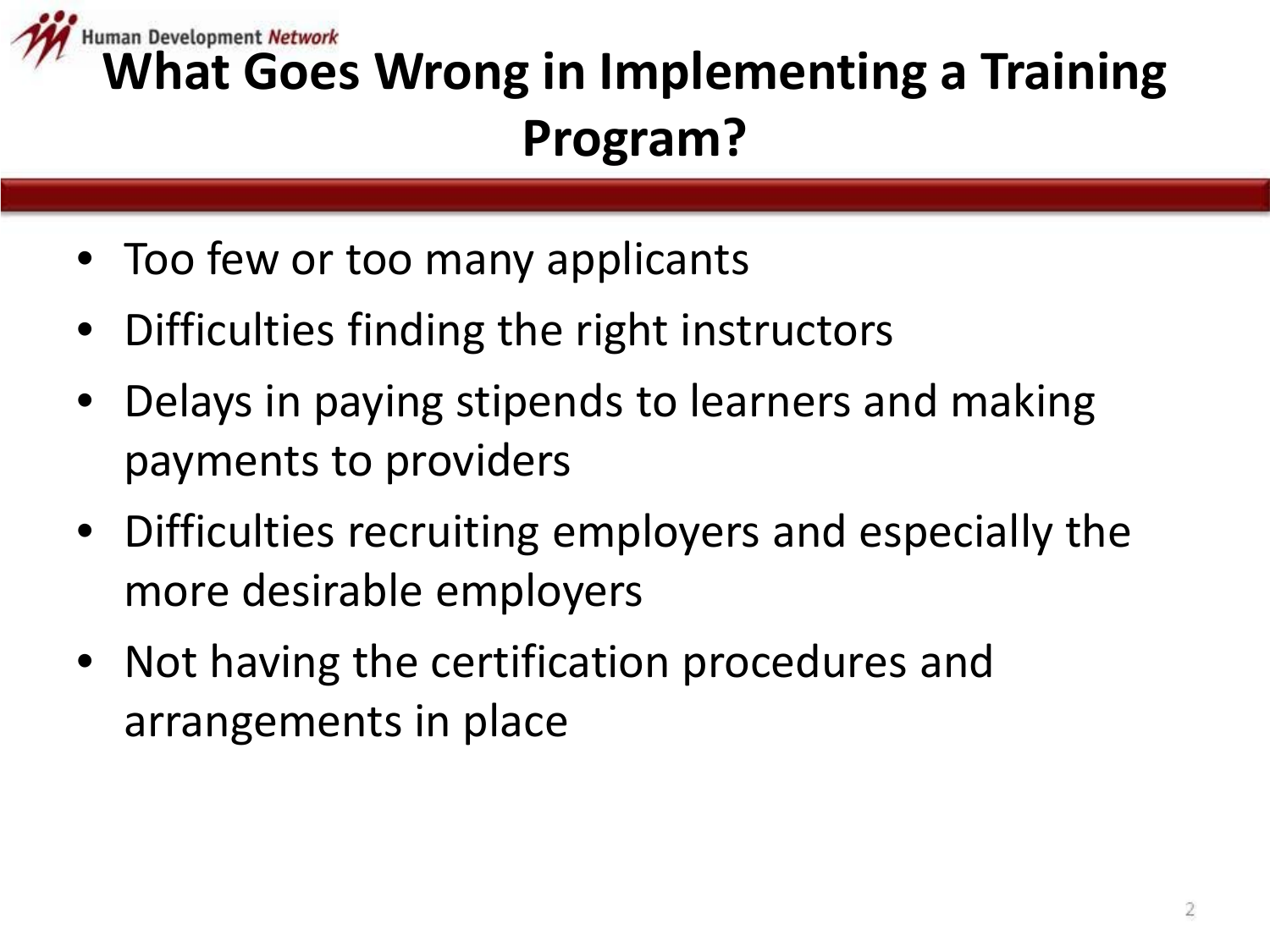

## **Getting it Right**

- Improve the knowledge and skills of the main implementation actors
- Improve screening of beneficiaries
- Get better training providers involved and submitting proposals
- Identify gaps in the services and fill them
- Improve administration of payments